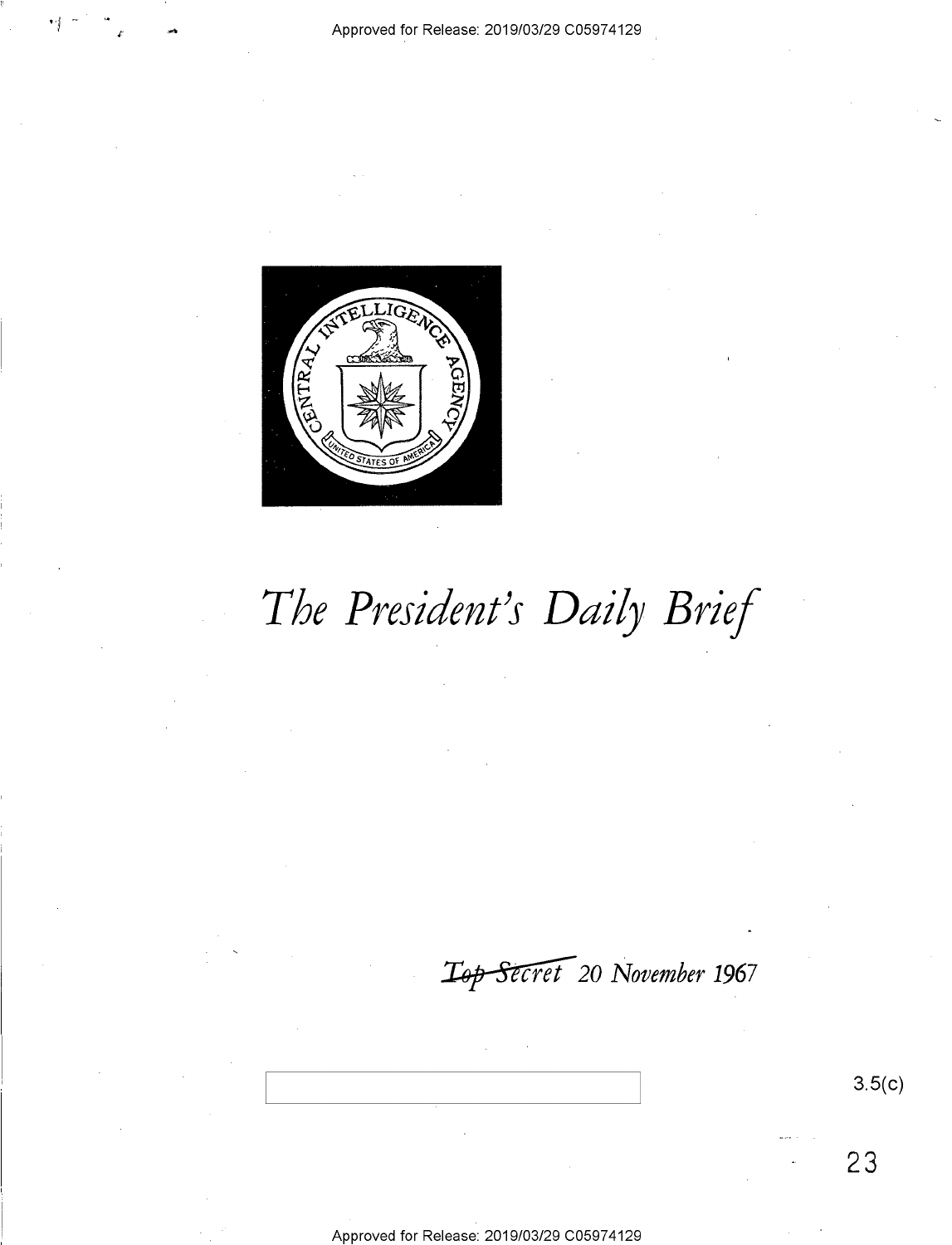

DAILY BRIEF 20 NOVEMBER 1967

1. Greece-Turkey

Turkey is prepared to risk war with Greece now rather than to permit the Turkish community on Cyprus to continue living under the threat of hostile action. The Turkish foreign minister laid it on the line last night to Ambassador Hart and the British charge. Either the "illegal" Greek troops leave the island quickly, or Turkish forces will land there. He gave no time limit, but said it is a question of hours, not days.

The foreign minister implied that it is up to the US and Britain to force<br>the Greeks to take out their troops. He the Greeks to take out their troops. said this is the only peaceful way out and repeated that Turkey's only purpose is to protect the Turkish minority on the island.

Both Greek and Turkish military forces remain on a high state of alert. There are "hawks" on each side pressing for rapid pre-emptive military action against the other.

Wilson will probably be able to ride out the domestic storm unleashed by devaluation and the imposition of new<br>economic restrictions. Immediate polieconomic restrictions. tical reactions were very harsh, however, and criticism of the government will mount as new taxes and other measures begin to be felt. The danger of a serious revolt in the Labor Party will be very real if the economic picture is not considerably brighter by next spring.

3. Soviet Union

2. United Kingdom.

3.3(h)(2)

All signs point to an impending Soviet space spectacular late this week.

TO<del>P SECRE</del>T

3.5(c)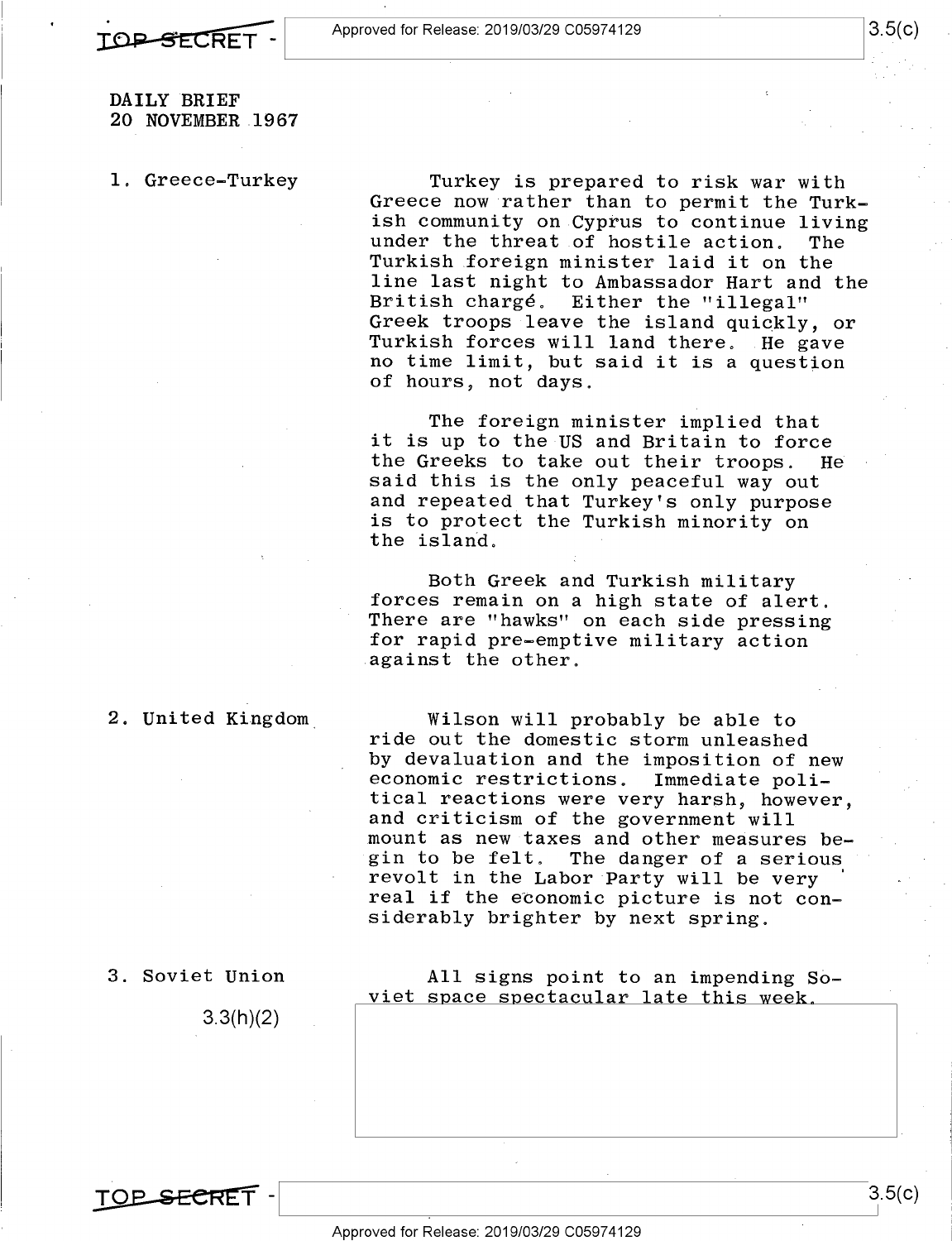### 4. Soviet Union

The facts are not all in yet, but it is clear that the US Army attaché and his British colleague were given some pretty rough treatment on Friday by Soviet goons in Kishinev, a town<br>near the Rumanian border. They were near the Rumanian border. forcibly detained in a hotel room and their notes and film seized--though nothing the attache considers unusually<br>incriminating. Both officers were Both officers were roughed up, especially the Britisher. Our attache thinks they may have been drugged.

The Department of State knows of no incident here that might have triggered the action.

5. Soviet Union - Jordan

Moscow is already following up on its offer of economic assistance to King Husayn. A Soviet delegation is ready to come next month to survey potential aid projects.

6. West Germany

3.3(h)(2)

7. Venezuela

3.3(h)(2)

3.5(c)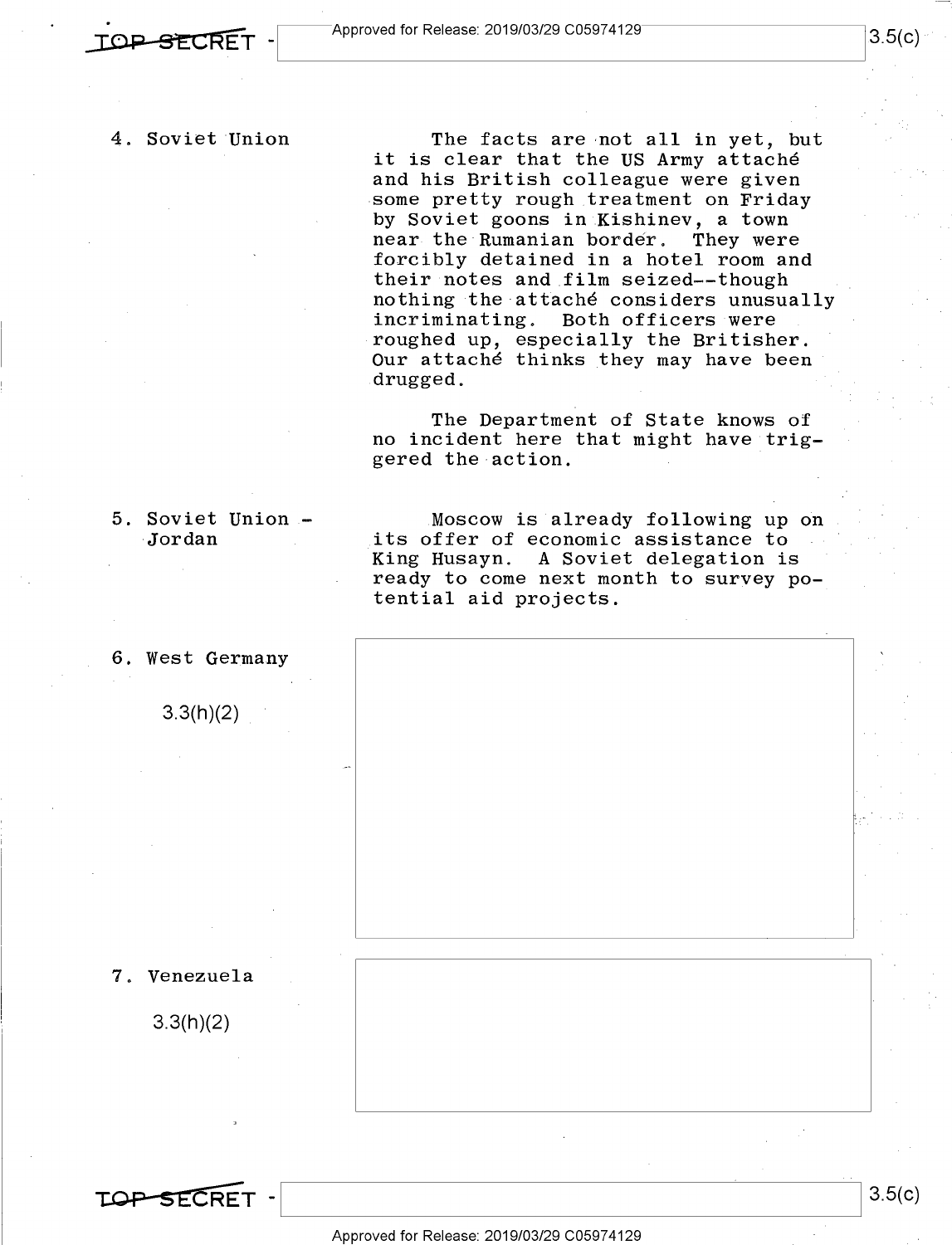#### 8. France

3.3(h)(2)



### 9. United Nations

10. Singapore

Prospects improved over the weekend for early passage of a Security Council resolution sending a mediator to the Middle East. resolution has been endorsed by Israel and several Arab states. Egypt is still<br>insisting on some changes, however. If insisting on some changes, however. it comes around, a Soviet veto is unlikely.

Here is a final note on Lee Kuan Yew's reactions to his US trip. When Foreign Minister Hasluck stopped over recently on his way back to Australia, he found Lee grumbling bitterly over what he considered a snub by Senators Fulbright and Robert Kennedy.

**:ror SECRET** -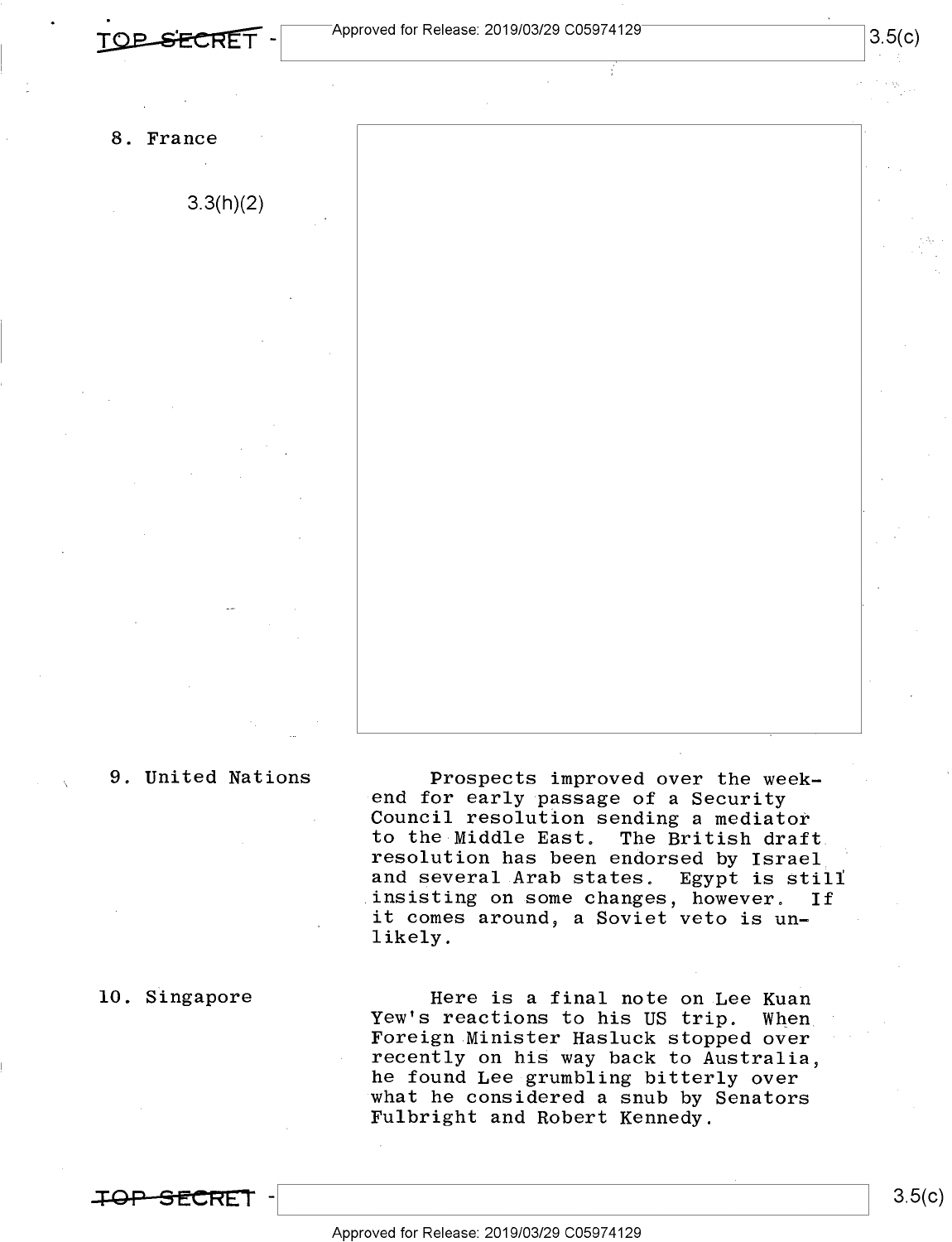Top Secret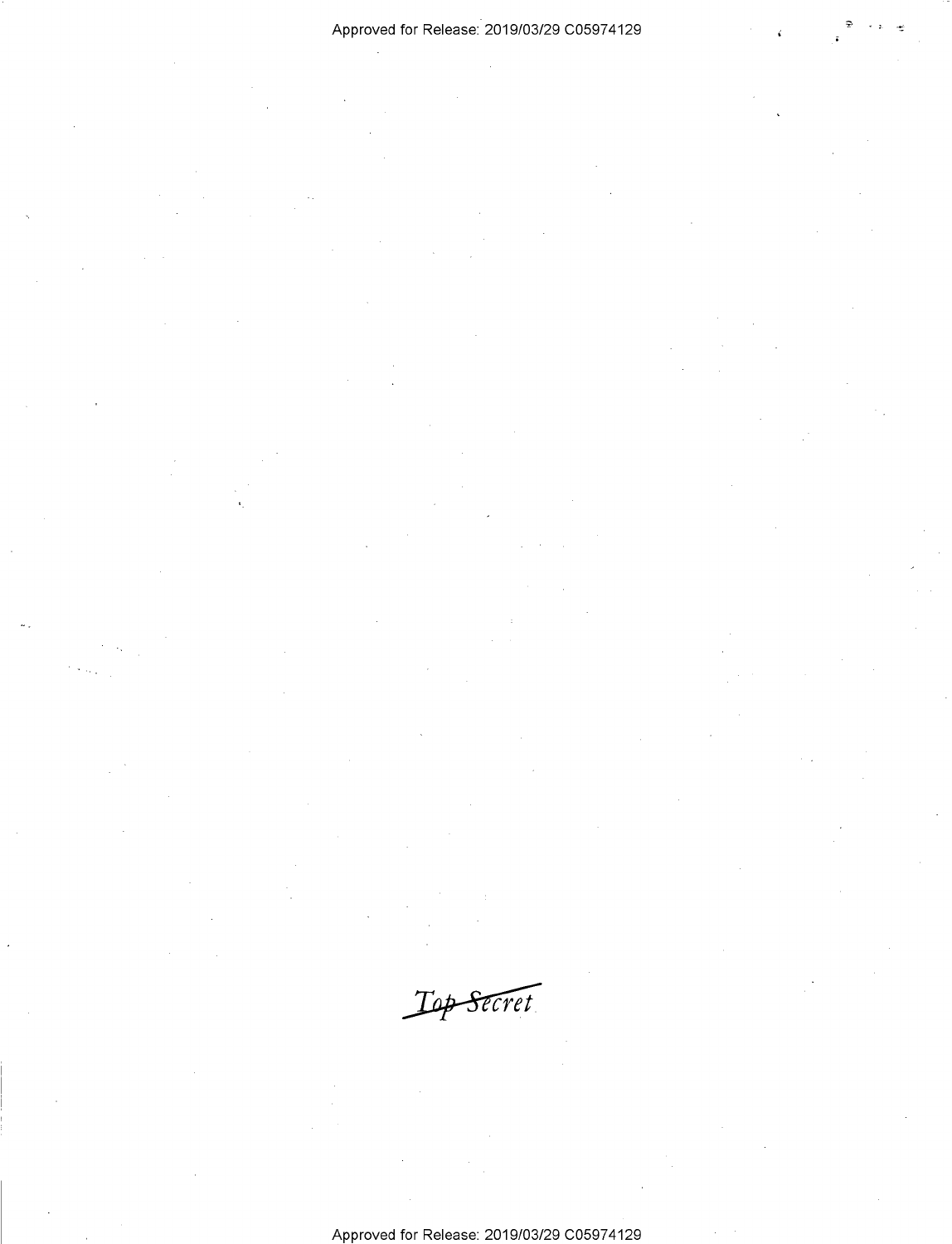



## *FOR THE PRESIDENT'S EYES ONLY*

## Special Daily Report on North Vietnam

**Top Secret** 3.5(c) 16 20 November 1967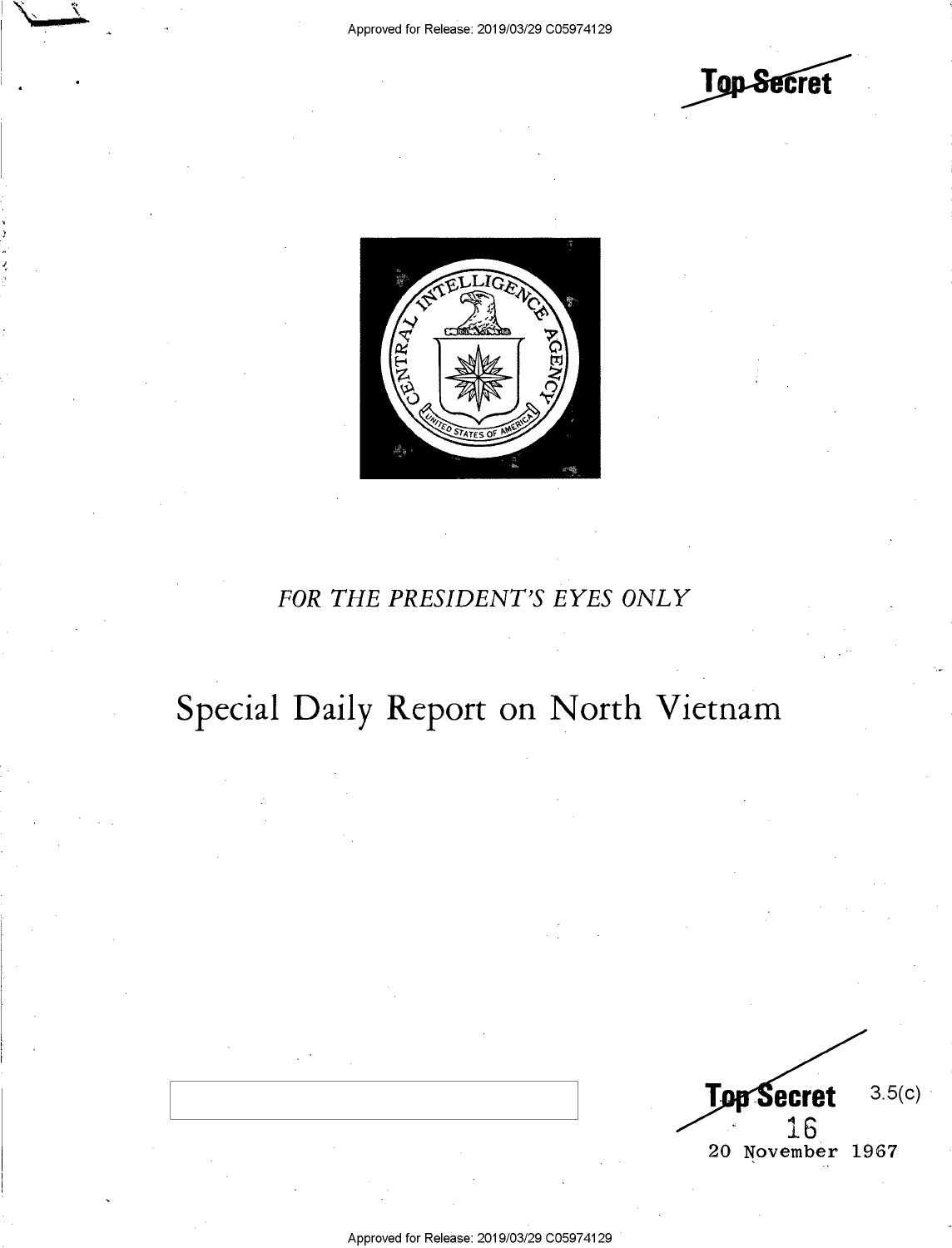$-$ Approved for Release: 2019/03/29 C05974129 $-$ 

Special Daily Report on North Vietnam for the President's Eyes Only

20 November 1967

## I NOTES ON THE SITUATION

**TOP SECRET** 

\* \* \*

3.5(c)

3.3(h)(2)

3.3(h)(2)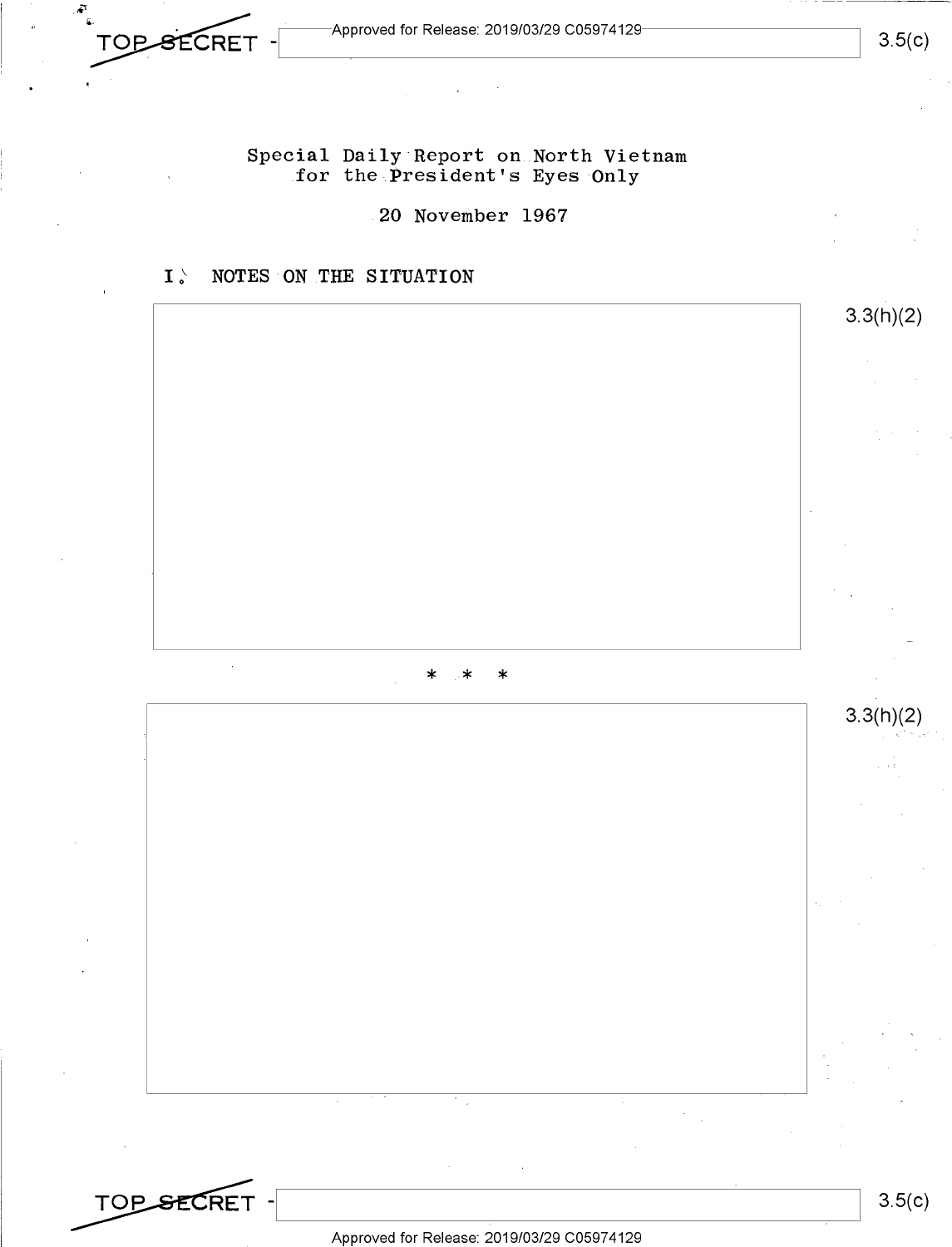Approved for Release: 2019/03/29 C05974129

3.5(c)

3.3(h)(2)

\* \* \*

Hanoi's Account of the Friday Raid: Hanoi broadcast a statement yesterday claiming that at least 33 civilians were killed and another 158 wounded in the capital city on Friday. More than 100 of the casualcapital city on Friday. More than 100 of the casual-<br>ties were hit in a single area of less than a half mile square as a result of six steel pellet bombs, according to the broadcast.

The Hanoi radio also charged that the Bae Mai hospital, which is adjacent to the airfield, was hit by a large number of steel pellet bombs and by two 750-pound bombs. One patient and several medical personnel were killed, Hanoi asserted,

The French News Agency man in Hanoi seems to confirm the relatively small casualty figure at the hospital. He reports seeing a number of small holes in the hospital area from pellet bombs, but concluded' that casualties were minimal because the patients had either taken shelter or been transferred to safer places.

\* \* \*

Hanoi Figures on Earlier Bomb Casualties: Last Wednesday, Hanoi's domestic radio service broadcast another commentary bitterly condemning the raids<br>around the capital. In seven days, the broadcas In seven days, the broadcast

 $-2-$ 

TOP SECRET - 2-<br>3.5(c)

TOPSECRET –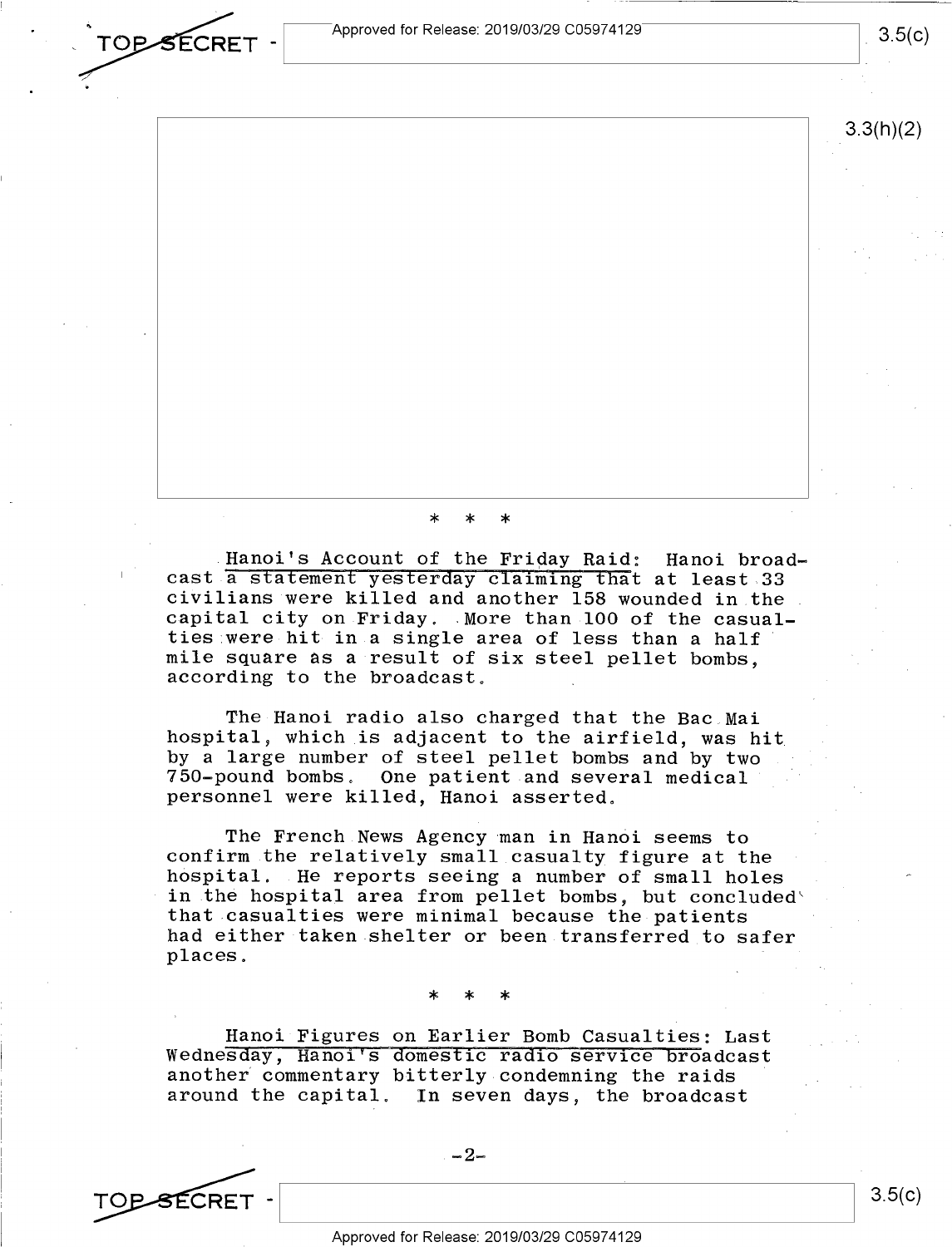**TOP SECRET** 

TOP-SECRET

claimed, some 200 residents of Hanoi were killed or wounded in the attacks. Another 200 casualties resulted from the series of recent raids on Haiphong, the broadcast went on.

The US Embassy in Saigon comments that this broadcast did not distinguish between civilian and military casualties, If Hanoi's relatively low figures are accepted, the embassy points out, it would mean either that the North Vietnamese shelter system offers extraordinary protection or that the US bombing of military targets is very precise indeed.

\* \* \* 3.3(h)(2) *I* 

3.5(c)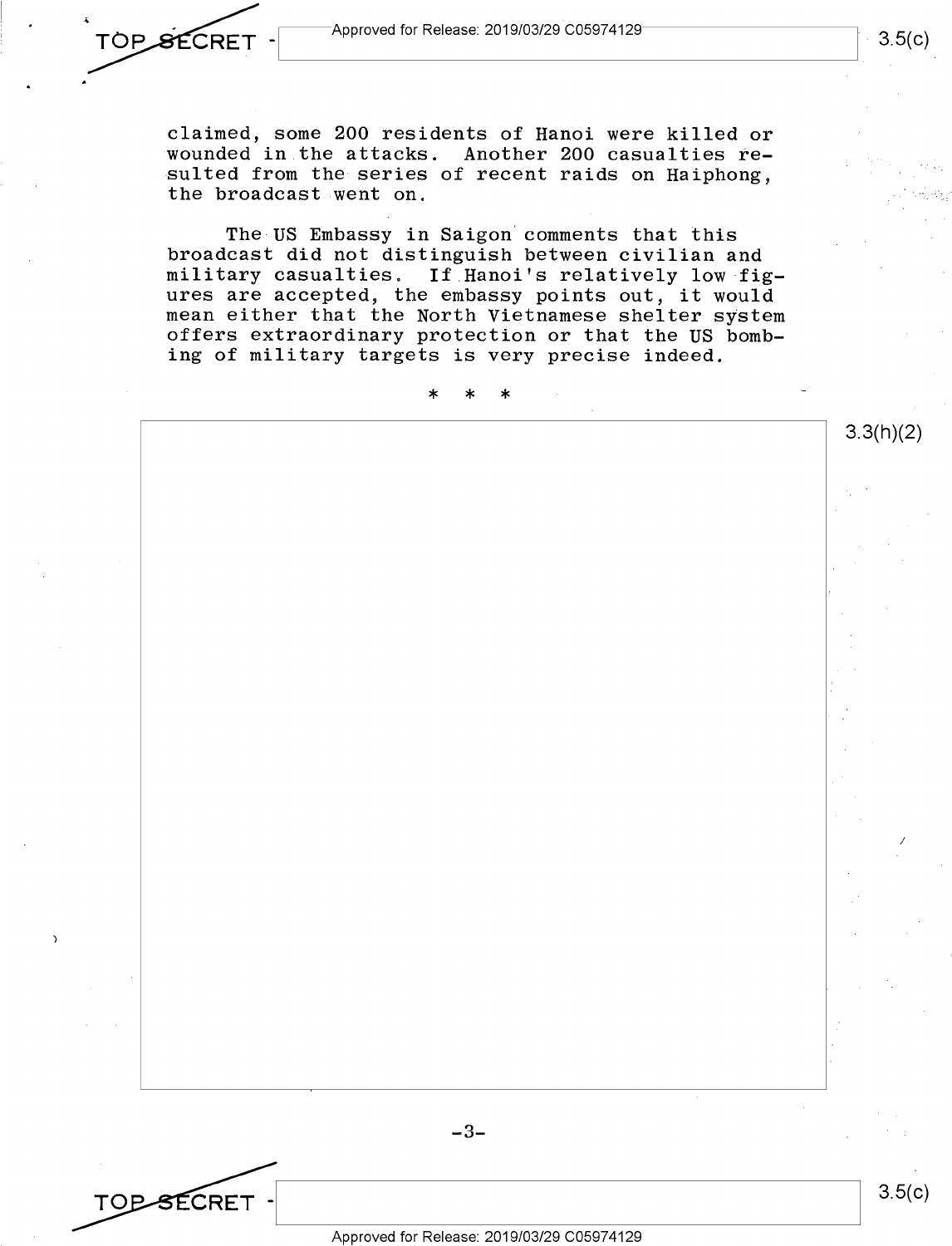TOP SECRET -

 $3.5(c)$ 



#### \* \* \*

Pham Van Dong's Interview: US press reports from Tokyo last night tell of an interview between Premier Pham Van Dong and French newsman Olivier Todd which was broadcast by Hanoi radio. Dong was asked whether it would be useful and possible for members of the US Congress to come to Hanoi to observe at first hand the effects of the bombings. The North Vietnamese leader replied: "That is an interesting idea to be closely studied. It raises a

 $-4-$ 

TOP SECRET - APPROVED FOR PRICES 2010/03/20 C05074120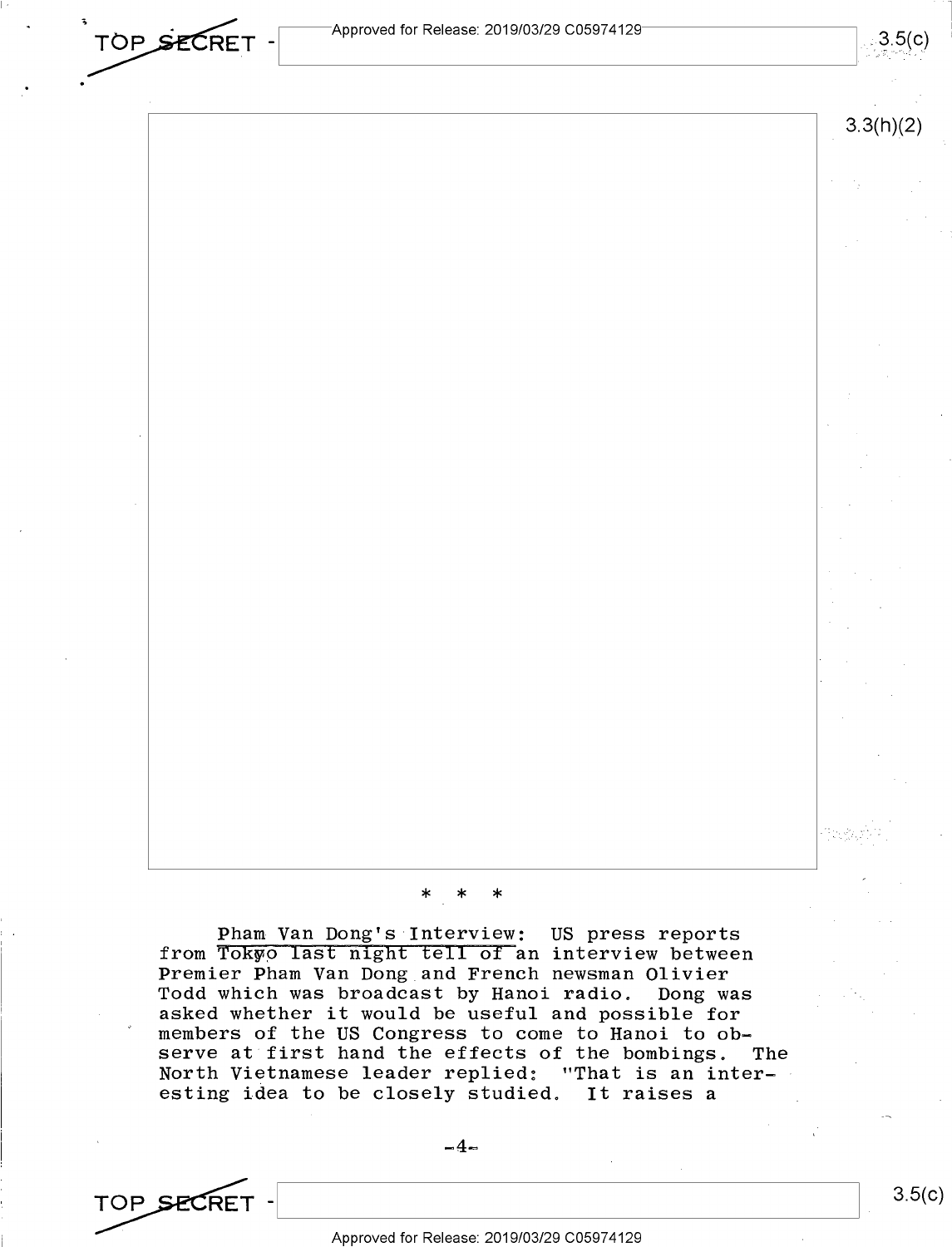OPSECRET

number of problems to us and also to those eventual guests. We attach, you know, importance to the security of all our guests. Besides, under present circumstances, one may wonder whether American politicians would want to come here. If requests are made, we will consider them very carefully. In any case, everything must be clear, unequivocal."

Pham Van Dong also used the opportunity to reiterate Hanoi's uncompromising stand. "Our struggle is a struggle of principle," he said, and "there can not be any compromise." The North Vietnamese, he went on, "will never negotiate under bombs, or the threat of bombs."

\* \* \*

North Vietnamese Return from Moscow: The highpowered North Vietnamese delegation to the Soviet anniversary celebrations in Moscow arrived back in Hanoi on 17 November. All the top Russian leaders<br>turned out to see the delegation off for Hanoi. The turned out to see the delegation off for Hanoi. Vietnamese stayed on nearly a week after most of the other delegations had left, and we assume they took this opportunity to review the war and related issues with the Soviet leaders. We have no hints of what this may have involved.

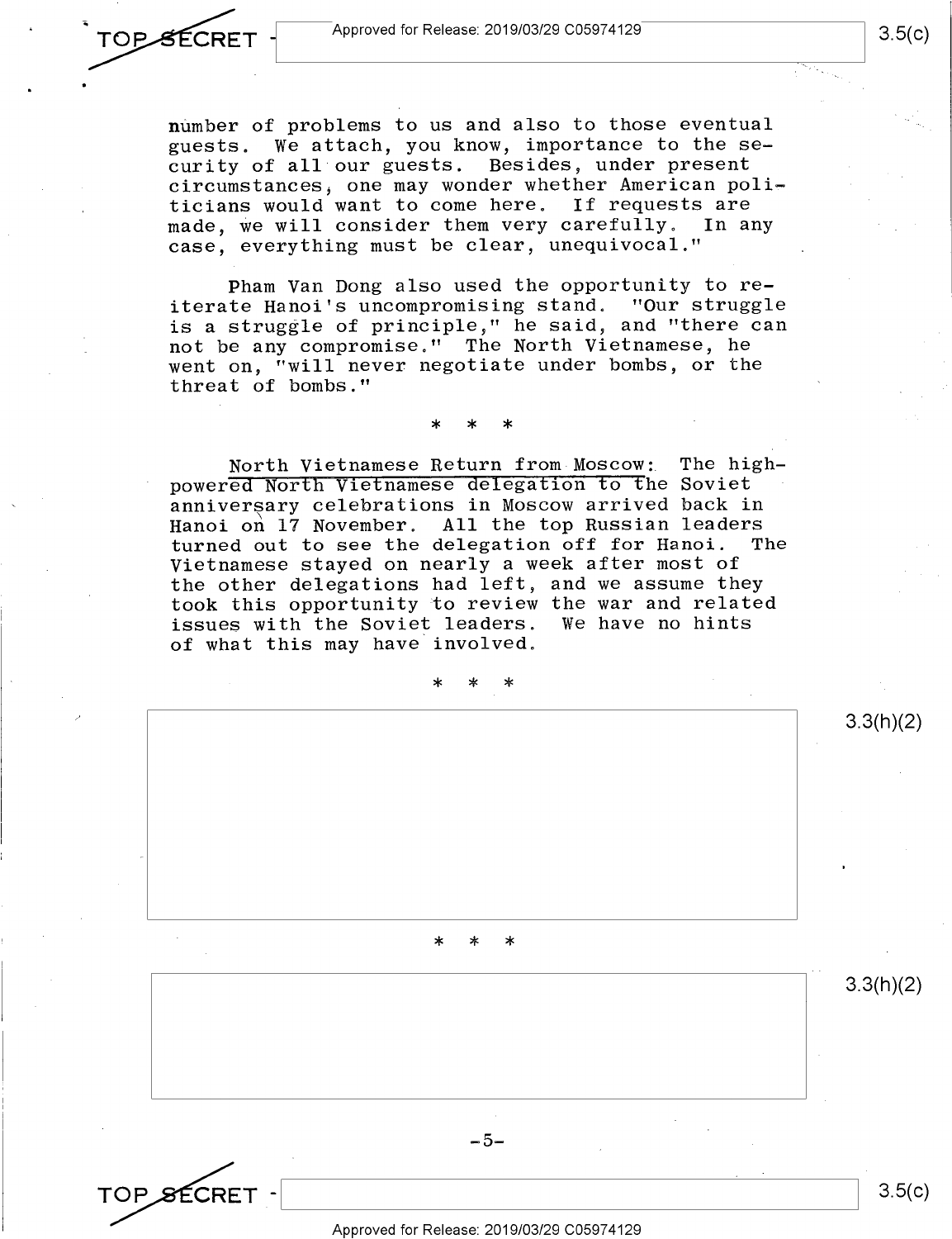TOP SECRET -

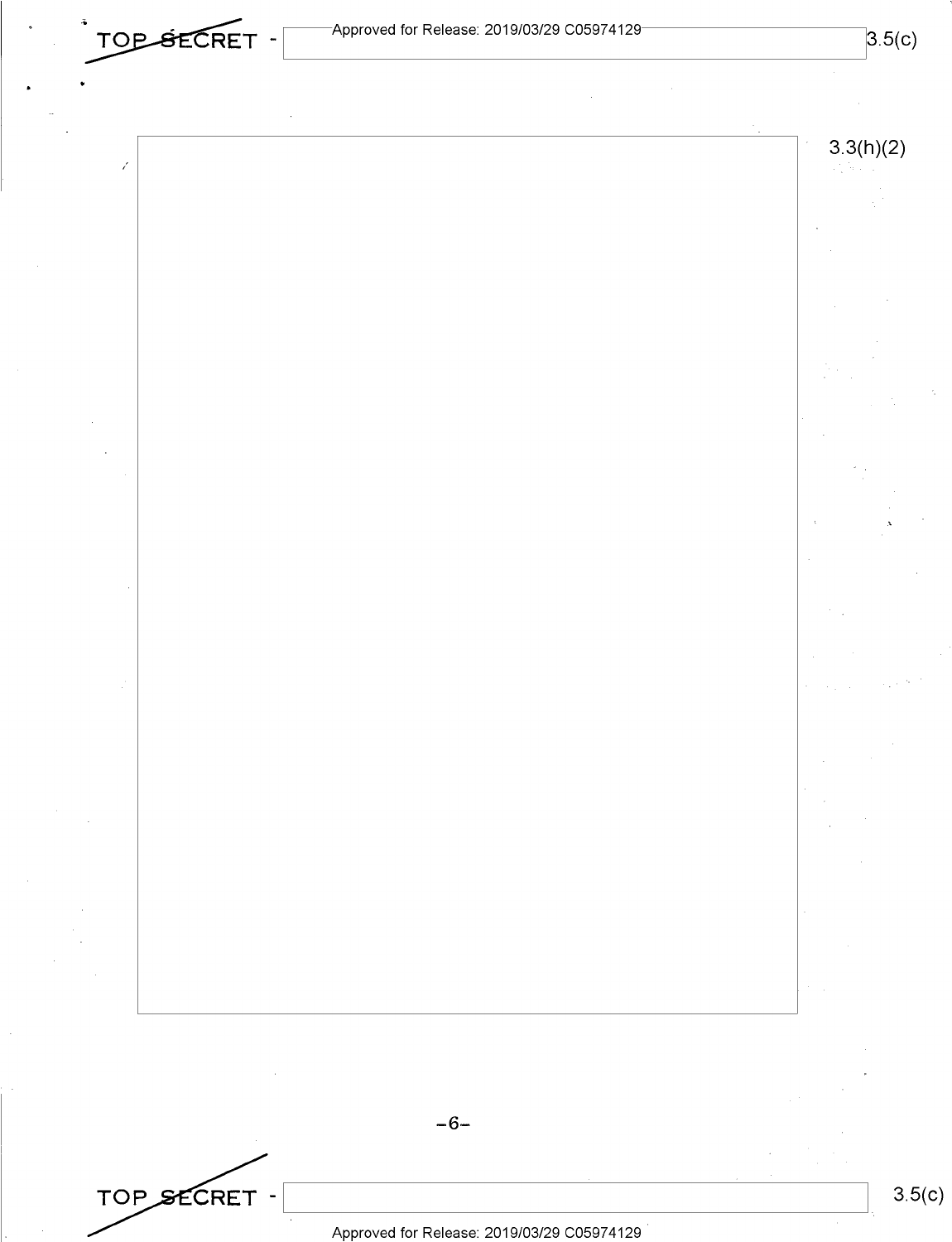$\sqrt{2}$  Approved for Release: 2019/03/29 C05974129

 $\star$ 

3.3(h)(2)

\* \* \* II. NORTH VIETNAMESE REFLECTIONS OF US POLITICAL

## ATTITUDES ON THE WAR

There was nothing of significance to report today.

TOP SECRET - APPERIAL 2010/02/20 C05074120

/

TOP SECRET -